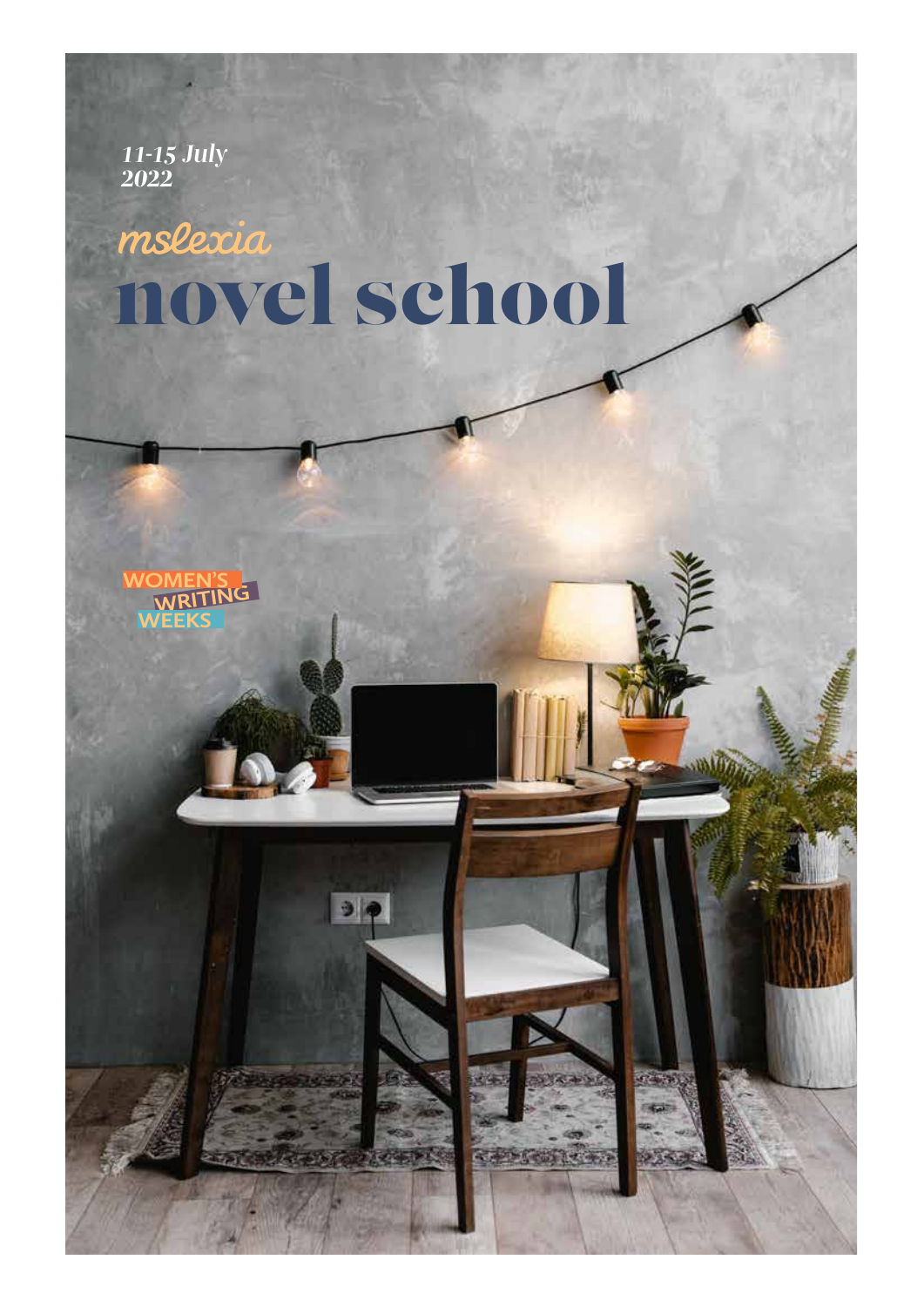

*Mslexia Novel School is an online course for writers embarking on a new novel, or rethinking an existing draft.* 

*This will be a whole week to make real progress with your novel – with expert tuition from renowned tutors, a professional writing coach to keep you on track, an on-call counsellor to provide emotional support, and a lively group of fellow writers to cheer you on. All this and more, in the comfort of your own home.*

*Course fee: £485*

## *Course structure Craft*

## *tuition*

Four leading writer-tutors will each focus on a single aspect of the novel-writing craft, creating a varied week of high-quality workshops.

Our four core craft tutors are:

- ◗ *Lesley Glaister* on creating a character
- ◗ *Jane Rogers* on pace, page-turning and plot
- ◗ *Leone Ross* on imaginative world building

◗ *Margaret Wilkinson* on voice and point of view More details about our craft tutors and their workshops are below.

## *Small-group teaching*

We know individual attention is allimportant, so our workshop groups will be limited to 12 people – which means your tutors will have time to get to know you and your writing. There will be only four groups on the course, so book early to secure your place!

### *A writing community*

The core teaching takes place from 10am-4pm, but groups will come together for the coaching workshops and social aspects of each day – to form a community of likeminded writers who will become your friends for life.

#### *Motivation and support*

Craft is crucial, but this will be a week that will nurture the whole writer. That's why, in addition to our core Novel School teaching, we're also including motivation and goal-setting workshops led by experienced writing coach Bec Evans, dropin surgeries with counsellor Hilary Jenkins for anyone who's feeling a bit lost, all held together by our course MC Rosie Garland – novelist, poet and performer *extraordinaire* – who will introduce you to fellow writers on the course.

More details about our motivation and support tutors and their workshops are overleaf.

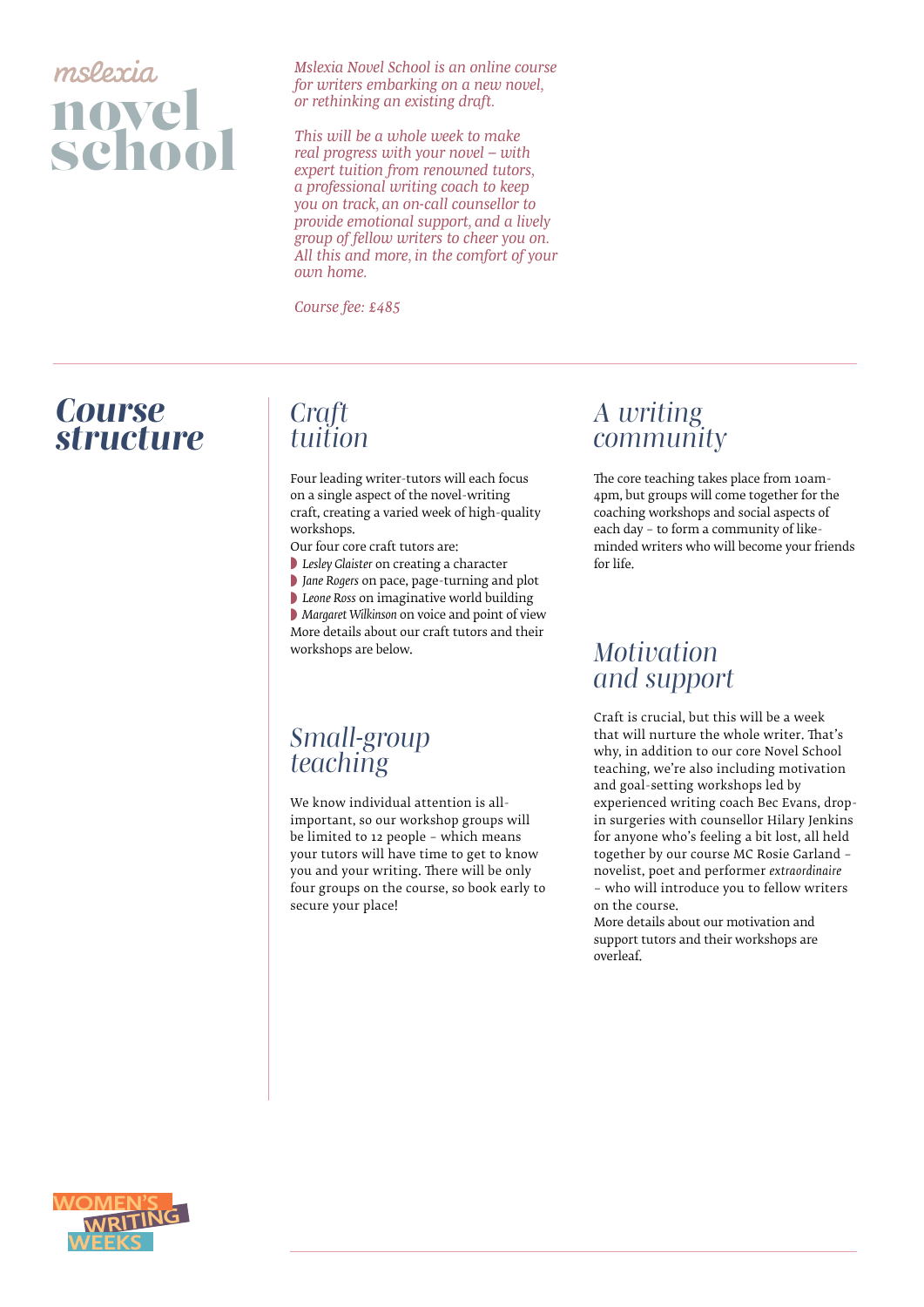## mslexia novel<br>school

*Our four craft tutors have each designed a bespoke day of workshops, based on their many years of experience teaching creative writing at the very highest level. From Monday to Thursday you and your group of 12 writers will spend a day with each tutor, divided up into manageable tuition and feedback sessions, with breaks for refreshment and private writing.* 

*At the end of each day, from 17:00- 18:00, is Happy Hour – when all workshop groups will come together for expert-led sessions designed to* 

*help you prioritise your creativity and maintain the momentum of the course for the future. Friday will be a day to consolidate everything you've learnt.*

*Our course counsellor will be available for a private chat by phone or on Zoom during the longer refreshment breaks (12:30-13:30 and 16:00-17:00). Contact Kay in our admin team if you want to book a slot (0191 204 8860 or kay@ mslexia.co.uk).*

*For more information, contact postbag@mslexia.co.uk.*

## *Course timetable*

#### MONDAY - THURSDAY 09:30 10.00 11:00 11:30 12:30 13:30 14:30 16:00 17:00 *Welcome and writing warm-ups Group tuition & exercises Caffeine/snack break Group tuition & exercises Meal break Redrafting Feedback Caffeine/snack break Happy Hour talks and workshops* 09:30 *Introduce final day* 10:30 11:30 12:00 13:00 14:00 15:00 *Goal-setting Caffeine/snack break Goal-setting Meal break Plenary Panel Q&A* FRIDAY

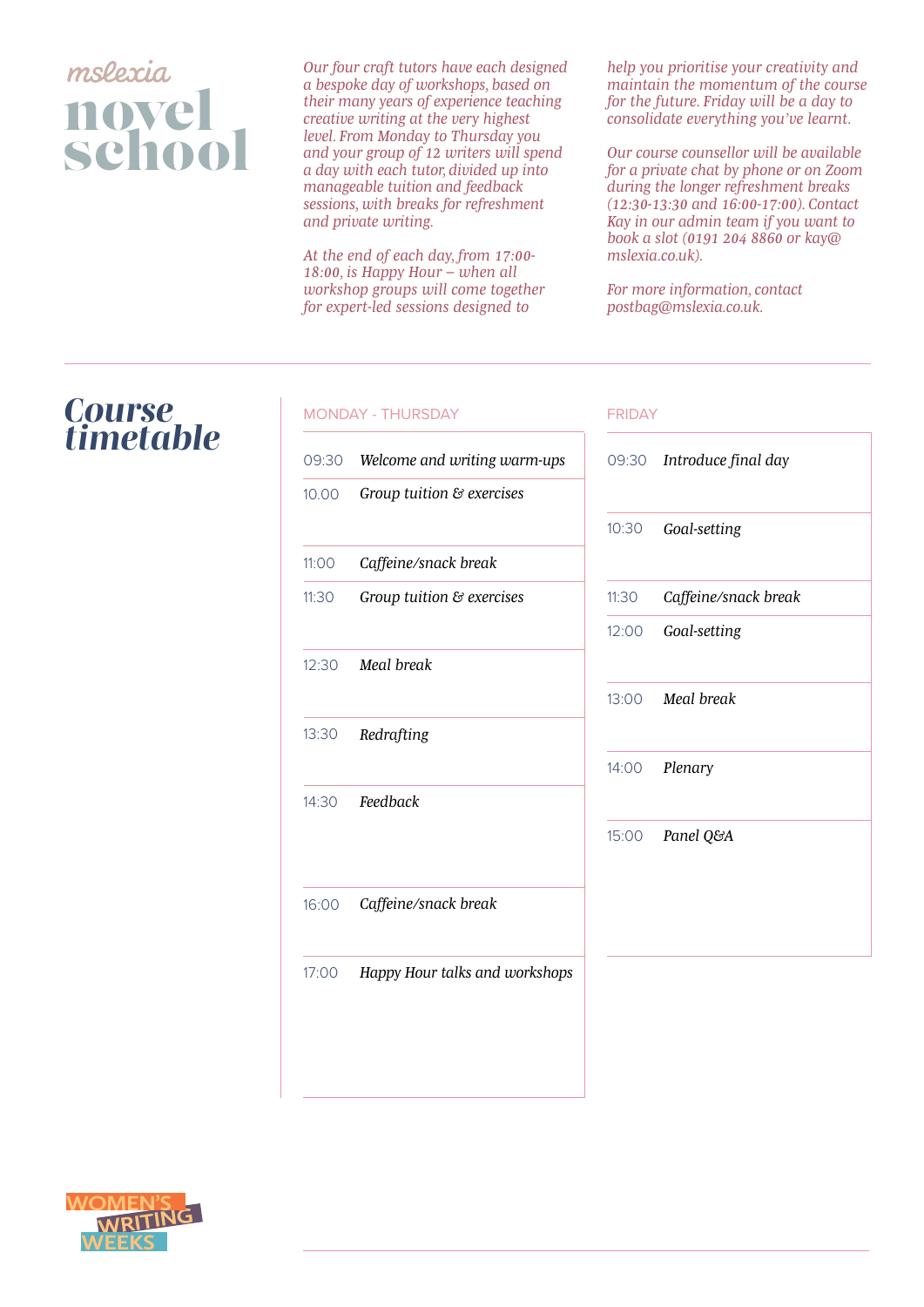# mslexia novel<br>school









## *Course tutors*

### *Lesley Glaister*

Lesley will lead a day of workshops about creating character. In her sessions she will work with you towards creating deep, complex and compelling fictional characters. Together, you'll look at how successful writers have made us believe in, and care about, the characters in their stories. Lesley will lead you through a series of exercises, in which you'll experiment with how to develop the physical, mental and emotional aspects of your own characters, making them compelling and convincing to yourself, as well as to your reader.

Lesley Glaister has written 16 critically acclaimed novels, many short stories, one stage play and numerous radio plays. Her first novel *Honour Thy Father* won the Somerset Maugham Award and a Betty Trask Award, *Now You See Me* was shortlisted for the Orange Prize for fiction, and *Easy Peasy* was shortlisted for the Guardian Fiction Prize. Her most recent novel is *Blasted Things*. She mentors novelists and teaches Creative Writing in a variety of settings, including most recently as a Senior Lecturer at the University of St Andrews.

### *Jane Rogers*

Jane will lead a day of workshops on pace, pageturning and plot. Pace is the magical ingredient in every good novel. It's what keeps you reading into the wee small hours. Jane will lead an analysis of the key ingredients of good pace – suspense, variety and structure – with exercises to help you identify and explore these elements in your own work. We will look at how to avoid slow starts, saggy middles, abrupt endings and boring bits. There will be exercises in pruning, cutting, and cutting again – key to turning your novel into a page-turner.

Jane Rogers has has published ten novels, a collection of stories, TV and radio drama. Her novels range from historical (*Mr Wroe's Virgins*, which she adapted into an award-winning BBC2 serial) through contemporary (*Island*, about a young woman who sets out to murder her mother) to science fiction (*The Testament of Jessie Lamb*, ManBooker longlisted, winner of the Arthur C Clarke Award). She is Professor Emerita of Writing at Sheffield Hallam, and has taught writing to a wide variety of students. A new collection of stories, *Fire-Ready*, is out this year.

## *Leone Ross*

Leone will lead a day of workshops on imaginative world-building. The world we live in impacts our behaviour and development, influences our decisionmaking, and helps create our value systems. Environment has a direct effect on character – and character is at the heart of story. From clothing to demeanour, from social systems to flora and fauna, Leone will take you through a series of fun and thought-provoking exercises that will help you create a solid foundation for your novel and its characters.

## *Margaret Wilkinson*

Margaret will lead a day of workshops on voice and point of view. What is a writing voice? Do you have one? Where is it? Your prose writing voice is your unique style, the rhythm, the syntax you favour, how visual or speech-led your writing is, how descriptive or pared down, how intimate or distant, lyrical or transparent. Margaret will help you find, clarify, nurture, intensify or change your voice on the page. She'll guide you through a series of exercises and handouts you can use over and over again to access, adapt or sharpen your style.

Leone Ross is a fiction writer, editor and creative writing teacher. Her first novel *All the Blood Is Red* was longlisted for the Women's Prize; her second, *Orange Laughter*, was a BBC *Women's Hour* Watershed Fiction favourite. Her short-story collection *Come Let Us Sing Anyway* was nominated for the Edge Hill, Jhalak and OCM BOCAS prizes. Ross has taught creative writing for 20 years, at universities in Dublin, Cardiff and London. Her 2021 novel *This One Sky Day* was shortlisted for the Goldsmiths Prize and longlisted for the Women's Prize for Fiction.

Margaret Wilkinson is a prose, stage and radio writer. Her short stories have been widely published, her plays have toured around the UK, and her radio plays have been broadcast on BBC Radio 4. She recently retired from her role as Senior Lecturer on the MA in Creative Writing at Newcastle University, where she taught fiction and script at undergraduate and postgraduate level and still curates their Spring School. An inspirational teacher, Margaret is a regular contributor to *Mslexia* and is author of our Mslexia Minis ebooks *Writing for Radio* and *Writing Short Stories*.